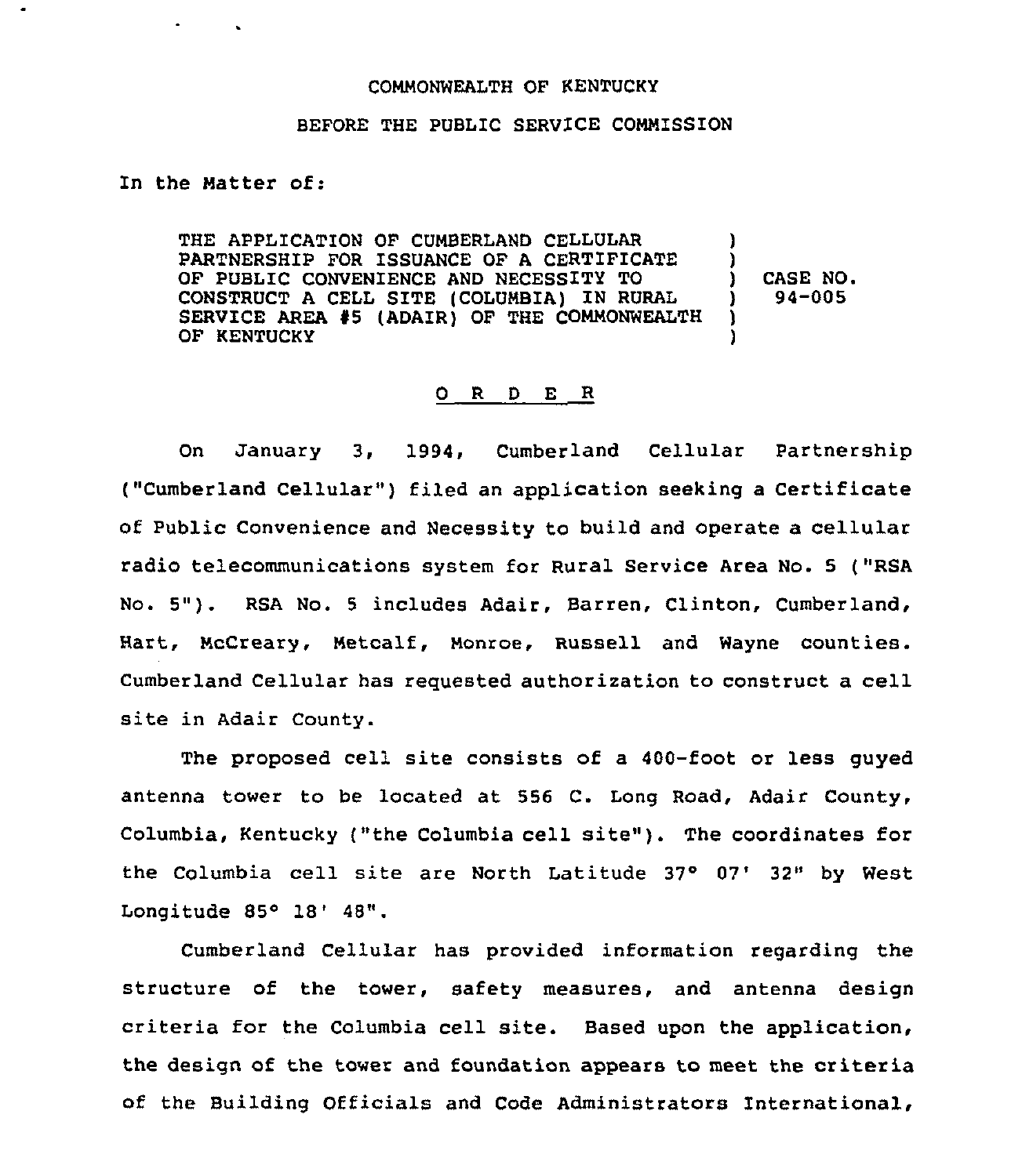Inc. National Building Code with reference to earthquakes, winds, and tornadoes.

 $\epsilon$  and  $\epsilon$  .

Pursuant to KRS 100.324(1), the Columbia cell site's construction is exempt from local zoning ordinances. Cumberland Cellular has filed an application with, and received an approval from, the Federal Aviation Administration for the construction and operation of the Columbia cell site. An applicaticn has been filed with the Kentucky Airport Zoning Commission ("KAZC"), which is still pending.

Public notice informing property owners of their right to intervene in the Columbia cell site case is not required, as the lessor is the sole owner of property located within 500 Eeet of the tower. To date, no intervention requests have been received.

Pursuant to KRS 278.280, the Commission is required to determine proper practices to be observed when it finds, upon complaint or on its own motion, that the facilities of any utility subject to its jurisdiction are unreasonable, unsafe, improper, or insufficient. To assist the Commission in its efforts to comply with this mandate, Cumberland Cellular should notify the Commission if it does not use this antenna tower to provide cellular radio telecommunications services in the manner set out in its application and this Order. Upon receipt of such notice, the Commission may, on its own motion, institute proceedings to consider the proper practices, including removal of the unused antenna tower, which should be observed by Cumberland Cellular.

 $-2-$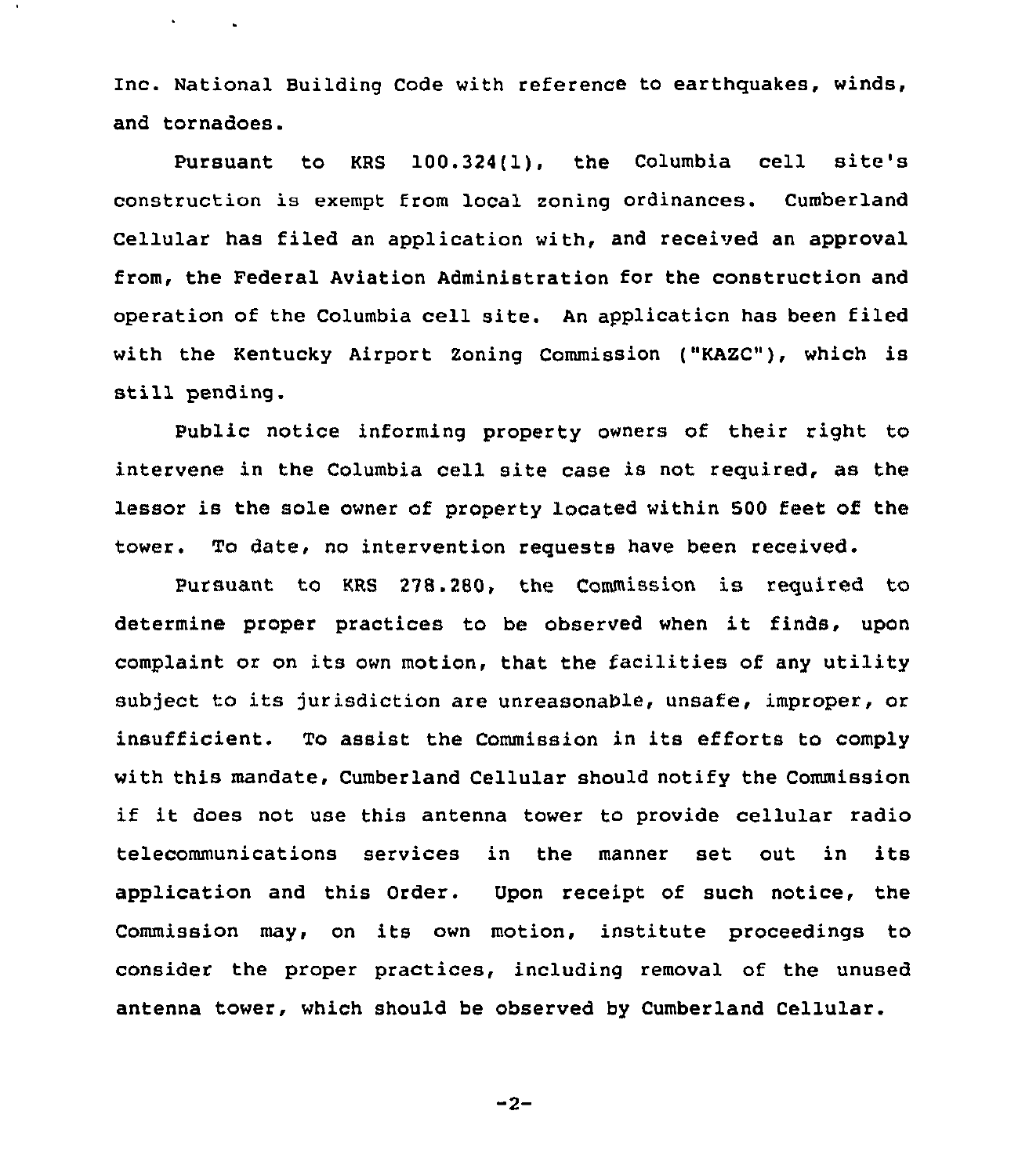The Commission, having considered the evidence of record and being otherwise sufficiently advised, finds that Cumberland Cellular should be granted a Certificate of Public Convenience and Necessity to construct and operate the Columbia cell site in RSA No. <sup>5</sup> under its previously approved tariff.

IT IS THEREFORE ORDERED that:

 $\sim 10^{-10}$  km  $^{-2}$ 

1. Cumberland Cellular be and it hereby is granted a Certificate of Public Convenience and Necessity to construct and operate the Columbia cell site.

2. Cumberland Cellular shall file a copy of the final decision regarding its pending KAZC application for this cell site construction within 10 days of receiving this decision.

3. Cumberland Cellular shall immediately notify the Commission in writing, if, after the antenna tower is built and utility service is commenced, the tower is not used for a period of <sup>3</sup> months in the manner authorized by this Order.

-3-